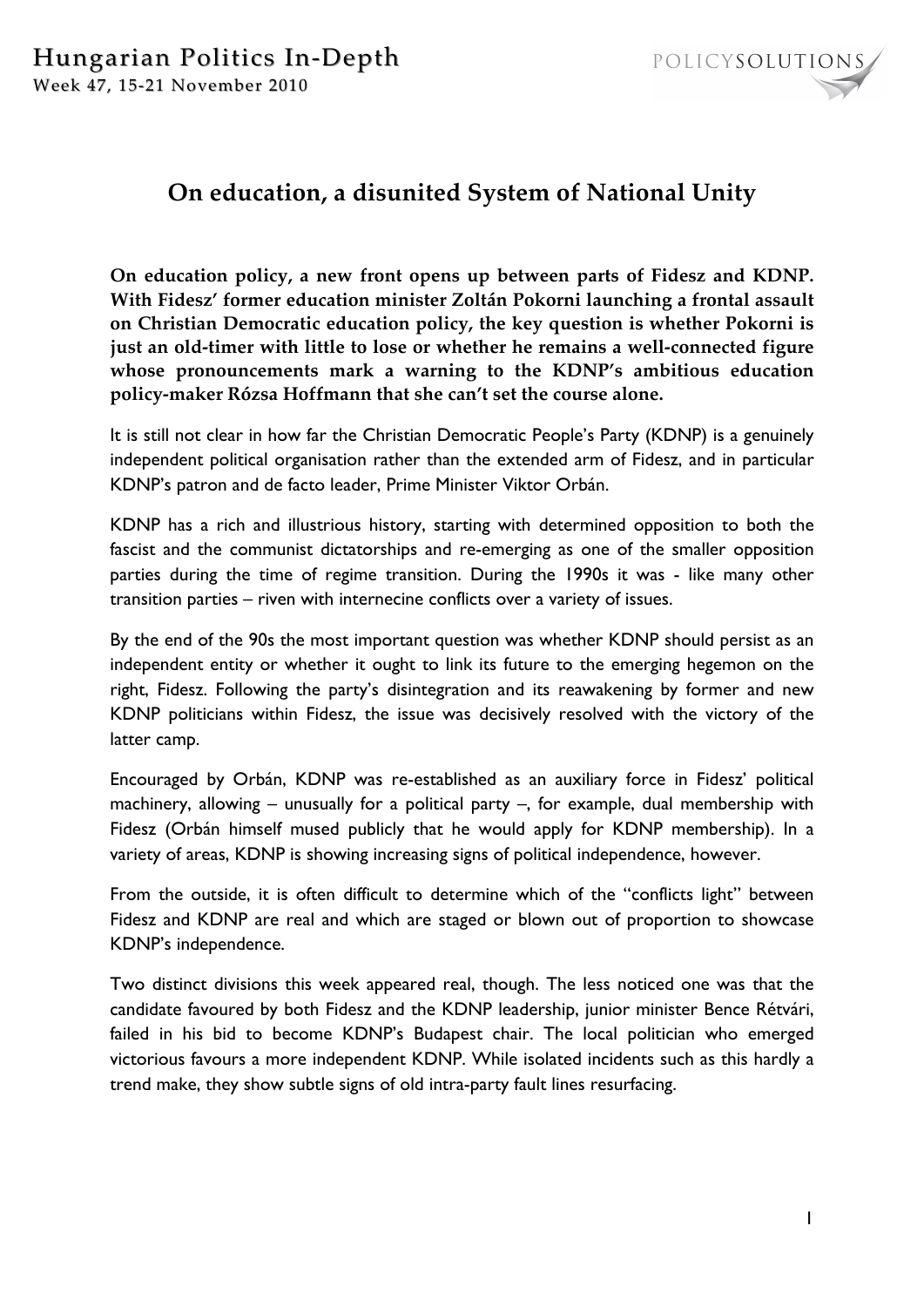

### *Clashing over education*

The other conflict was over education policy, where the junior minister for education, KDNP's Rózsa Hoffmann – in the absence of a separate ministry, Hoffmann is the highest official specifically in charge of education –, unveiled the government's programme for the reform of higher education.

An unexpected attack among the relatively wide range of criticisms came from Fidesz elder statesman and former education minister, Zoltán Pokorni. Pokorni appeared to vent several months of pent up frustration and in spite of the occasional qualifiers, his criticism was neither reserved nor limited: he said he could only hope that Hoffmann's policy would not serve to reverse previous progress in education policy.

He also noted that in spite of being the chairman of the Parliament's education committee (and Fidesz' most senior education expert), he had absolutely no influence over education policy, which Hoffmann had not in any way coordinated with him. The latter charge suggests that Fidesz parliamentarians as such are left out of the process.

Much of the conflict might be resolved later, since for now the proposal is only a draft whose purpose is precisely to kick-start a series of discussions that will result in the new general framework of higher education, which will then be further fleshed out by government decrees in the years to come.

If the differences are fundamental and concern the general orientation of education policy rather then specific details, however, and are now burdened with a public rift to boot, then they will be difficult to bridge.

It is not unusual for the more powerful government party to cede control over entire policy areas to its smaller partner. The liberal party SZDSZ also controlled education policy until 2006, and was responsible for the previous major reform in education. Nor are conflicts between coalition partners unusual, especially when the smaller party seeks changes that the latter is reluctant to enact.

Not only was the Fidesz-KDNP relationship supposed to be different, however, but a failure to consult entirely, followed by public recriminations, appears to be (in this particular policy area) the sign of troubled co-operation rather than the beginning of a fresh start into a whole new era.

#### *The reforms in brief*

Given that Pokorni did not go into details, we don't know how he feels about the specific proposals and what aspects of Hoffmann's reform he will want to renegotiate. Here are some of the issues that experts have raised (a detailed analysis of the package in light of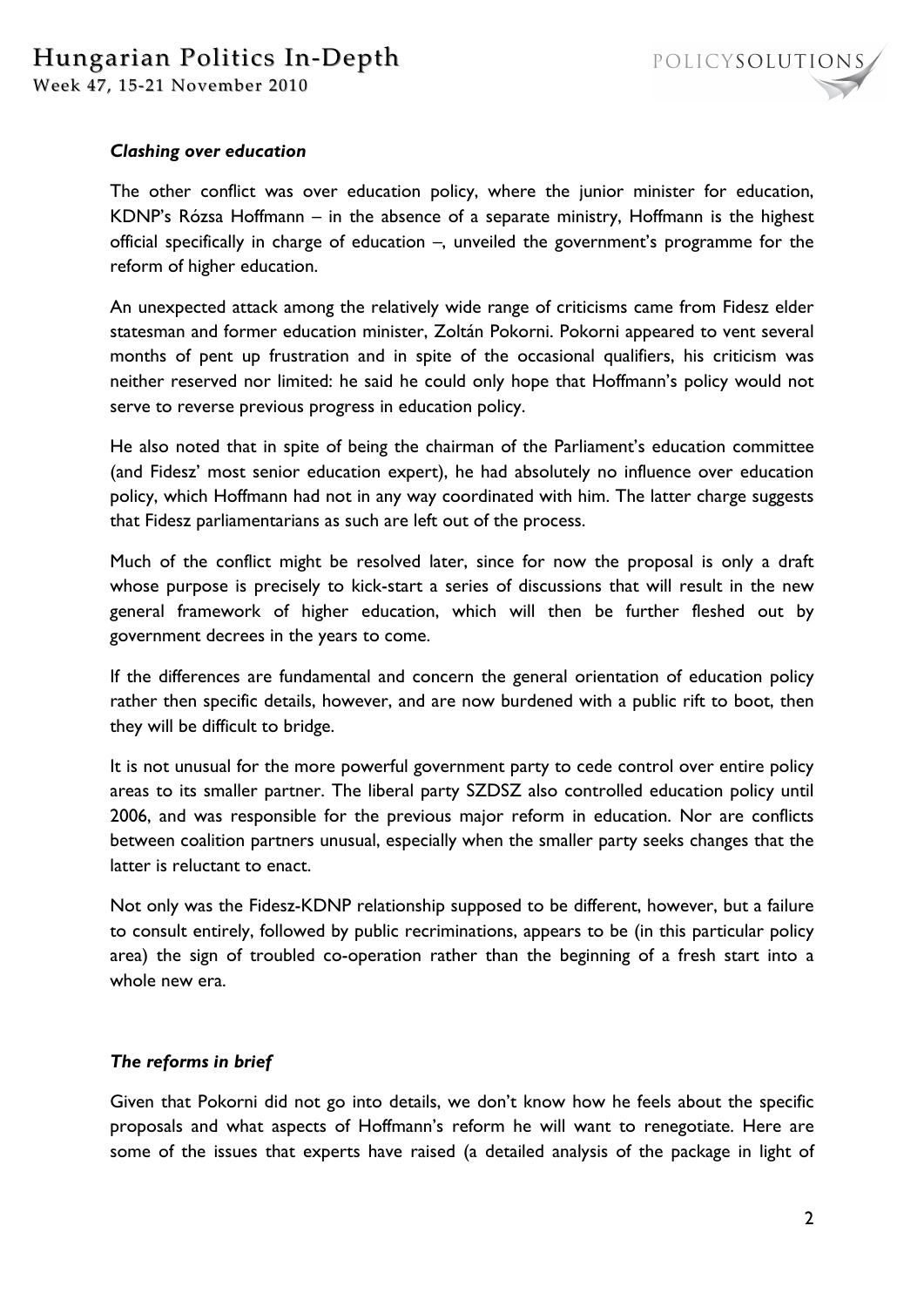# Hungarian Politics In-Depth

Week 47, 15-21 November 2010



Fidesz' previous communication about education is available in Hungarian on Policy Solutions' webpage):

**Funding criteria:** The proposal centralises large segments of university funding and replaces a fairly objective - if not overly fortunate - disbursement criterion with whatever the government will see fit at any given point. Currently funding is contingent on student numbers, which many critics rightly lamented compelled universities to draw students without regard to their ability to handle them.

While the old system lacked meaningful quality control, the new system makes no promise to tie funding to quality, nor does it seek to establish any objective or generally acknowledged criteria for funding. This makes not only the opposition but also independent experts uneasy that the actual distribution of funding will partially occur on a political basis. While student numbers are a crude basis for doling out money, the lack of transparent criteria harbours the risk of arbitrariness.

As anticipated, there has been no movement towards trying to bring private funds into the higher education system.

**Student numbers and quality:** There is some debate in Hungary as to whether tertiary education churns out too many students will little useful skills at all. Hungary is fairly strong in terms of the number of students in higher education, but many of the institutions that provide training offer subpar education and are little more than diploma factories.

Nevertheless, in line with the recently adopted European guidelines for tertiary education, which seek to raise the proportion of the European population with tertiary education degrees from 31% to 40% by 2020, the new programme promises to offer tuition-free spots in higher education programmes to roughly 45% of all those 18 years and older.

At the same time, this won't be easy. With their funding separated from the number of students, universities will be less eager to draw in as many students as they can, especially since at the same time potentially more onerous requirements on the number of faculty employed, student/teacher ratios and on the ratio of faculty with scientific degrees could significantly increase per student outlays.

Though the latter requirements could signal a move towards improving the quality of higher education, it is unclear where the funding for the targets set out in the proposal would come from.

**Bologna:** In the previous electoral term, Hoffmann was critical of the Bologna process, faulting its "hasty and general" implementation in Hungary. Despite her repeatedly voiced dissatisfaction with Bologna's effect on Hungarian tertiary education, at this point the document only presents a non-committal promise to review the Bologna process in Hungary, with the possibility that in some institutions and/or in some fields of education the BA/MA system will be abandoned. Those who feared that some kind of serious effort would